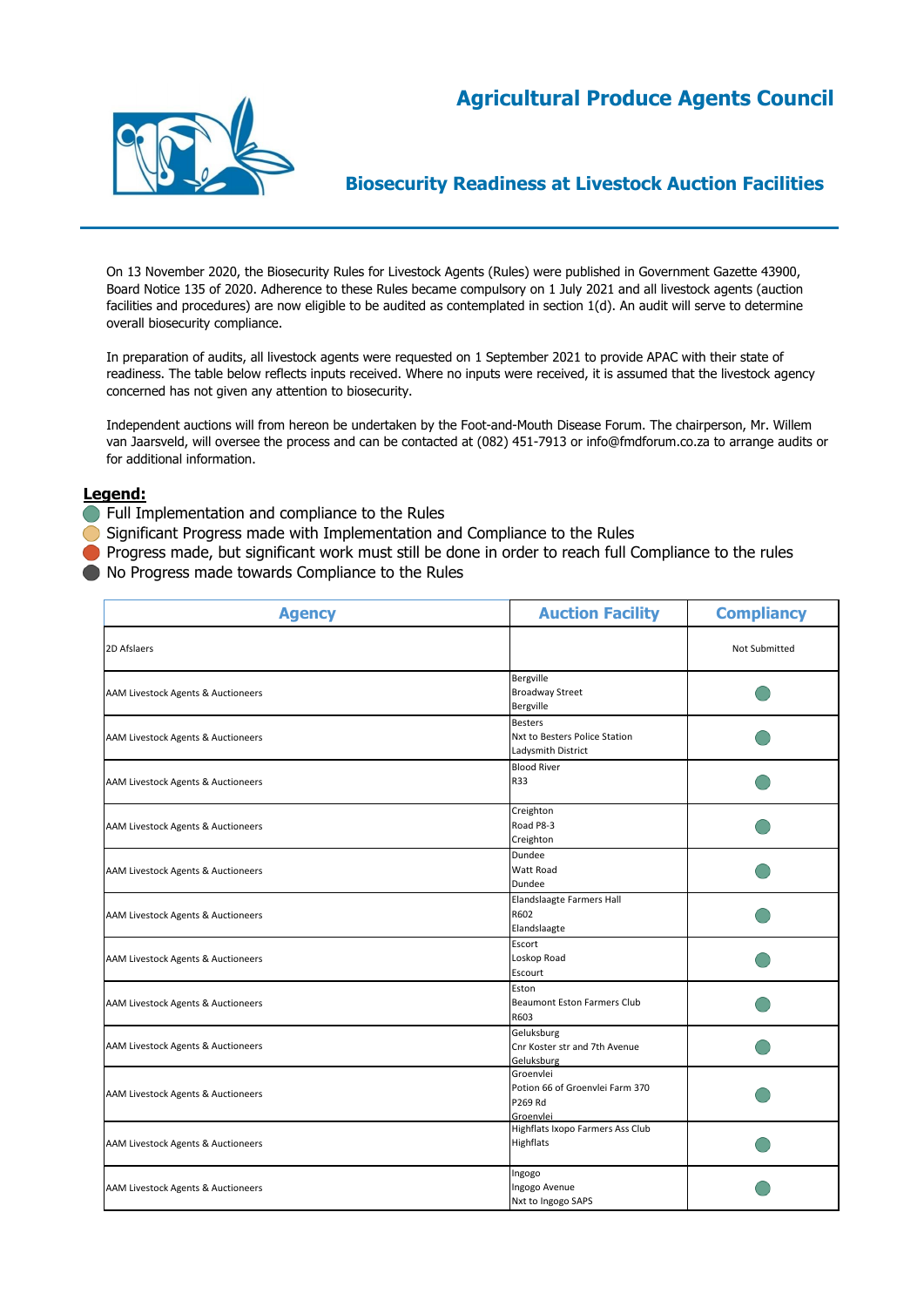- **Full Implementation and compliance to the Rules**
- Significant Progress made with Implementation and Compliance to the Rules
- **Progress made, but significant work must still be done in order to reach full Compliance to the rules**
- $\bullet$  No Progress made towards Compliance to the Rules

| <b>Agency</b>                          | <b>Auction Facility</b>                                         | <b>Compliancy</b> |
|----------------------------------------|-----------------------------------------------------------------|-------------------|
| AAM Livestock Agents & Auctioneers     | Lion River Saleyard<br>R103<br><b>Lions River</b>               |                   |
| AAM Livestock Agents & Auctioneers     | Mooi Rivier<br>2 Market Street<br>Mooi Rivier                   |                   |
| AAM Livestock Agents & Auctioneers     | <b>New Castle</b><br>Portion 10 of Hope Farm 3300 GS<br>P209 Rd |                   |
| AAM Livestock Agents & Auctioneers     | Normandien<br>P39-1 Road<br>Normandien                          |                   |
| AAM Livestock Agents & Auctioneers     | Swinburne Farmers Hall<br>Main Swinburne Road                   |                   |
| AAM Livestock Agents & Auctioneers     | Utrecht<br>Reitz Street<br>Utrecht                              |                   |
| AAM Livestock Agents & Auctioneers     | Van Reenen<br>N3<br>Van Reenen                                  |                   |
| AAM Livestock Agents & Auctioneers     | Vryheid<br><b>Stretch Cres</b><br>Vryheid                       |                   |
| <b>African Wildlife Auctions</b>       |                                                                 | Not Submitted     |
| <b>Agri Auctions</b>                   |                                                                 | Not Submitted     |
| Allround Auction (Moedwil)             |                                                                 | Not Submitted     |
| Allround Sterkfontein                  |                                                                 | Not Submitted     |
| Andre Kallis Auction Brokers           |                                                                 | Not Submitted     |
| André Kock & Seun (Vrystaat)           | Henneman Boerevereeniging                                       |                   |
| André Kock & Seun (Vrystaat)           | Kroonstad Veilingskrale<br>Elfde Weg<br>Kroonstad               |                   |
| André Kock & Seun (Vrystaat)           | Steynsrus Boerevereeniging<br>Steynsrus                         |                   |
| André Kock & Seun (Vrystaat)           | Ventersburg Boerevereeniging                                    |                   |
| Andre Kock & Seun Afslaers (Noord-Wes) | Kroonstad Veilingskrale<br>Elfde Weg<br>Kroonstad               |                   |
| André Kock en Seun Limpopo             | Alldays Auction Pen II                                          |                   |
| André Kock en Seun Limpopo             | <b>Baltimore Auction Pens II</b>                                |                   |
| André Kock en Seun Limpopo             | Bela-Bela Auction Pen                                           |                   |
| André Kock en Seun Limpopo             | <b>Brits Auction Pens</b>                                       |                   |
|                                        |                                                                 |                   |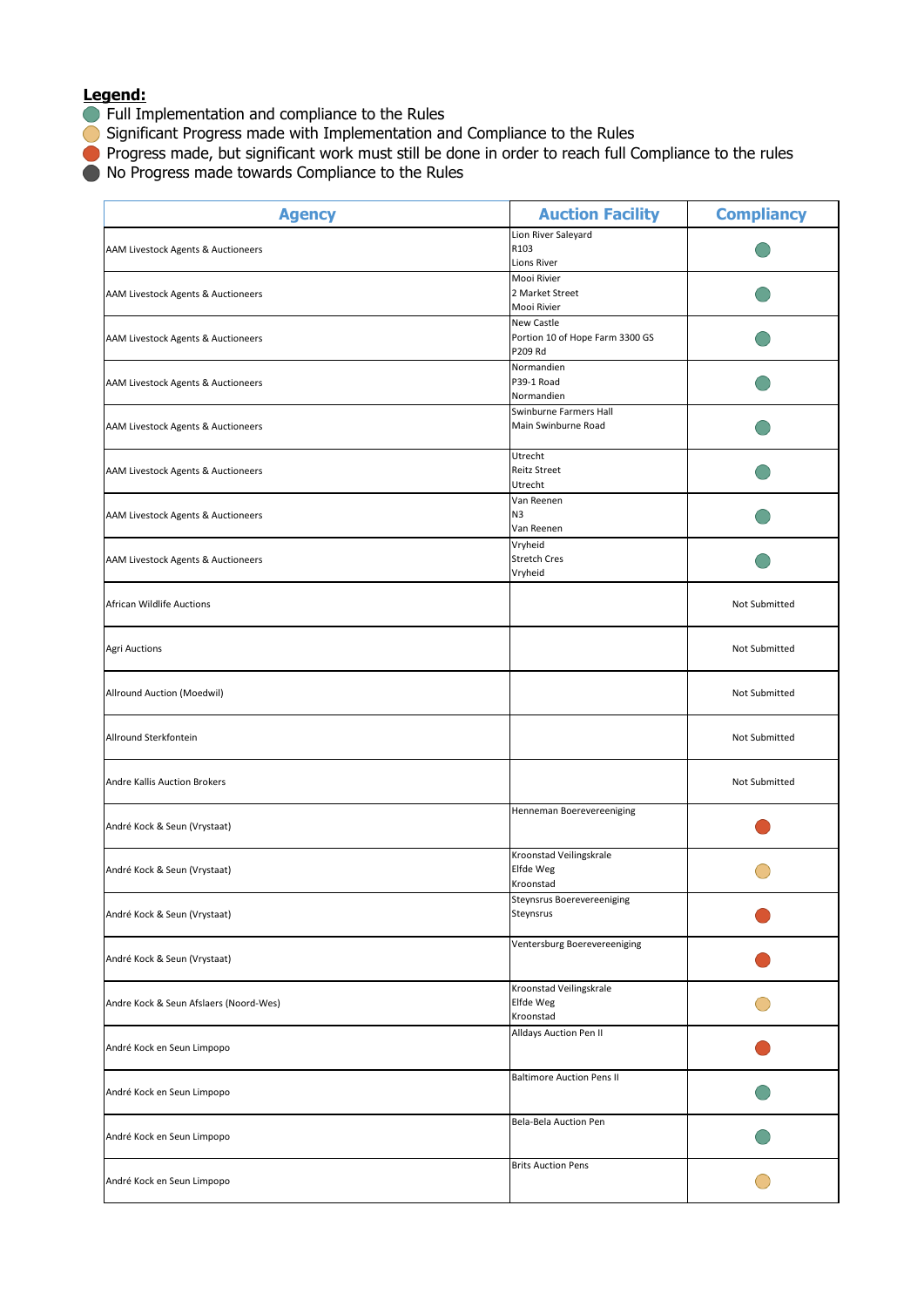- **Full Implementation and compliance to the Rules**
- Significant Progress made with Implementation and Compliance to the Rules
- **Progress made, but significant work must still be done in order to reach full Compliance to the rules**
- $\bullet$  No Progress made towards Compliance to the Rules

| <b>Agency</b>                 | <b>Auction Facility</b>                                             | <b>Compliancy</b> |
|-------------------------------|---------------------------------------------------------------------|-------------------|
| André Kock en Seun Limpopo    | <b>Ellisras Auction Pen II</b>                                      |                   |
| André Kock en Seun Limpopo    | Northam Auction Pens II                                             |                   |
| André Kock en Seun Limpopo    | Polokwane Auction Pens                                              |                   |
| André Kock en Seun Limpopo    | Roedtan Auction Pens II                                             |                   |
| André Kock en Seun Limpopo    | Sentrum Auction Pens<br>(Swartwater auction Pens)                   |                   |
| André Kock en Seun Limpopo    | Steenbokpan Auction Pens                                            |                   |
| André Kock en Seun Limpopo    | Vaalwater Auction Pens                                              |                   |
| André Kock en Seun Limpopo    | <b>Vivo Auction Pens</b>                                            |                   |
| Avirand                       |                                                                     | Not Submitted     |
| <b>Badenhorst Auctioneers</b> |                                                                     | Not Submitted     |
| <b>Bees Winkel</b>            |                                                                     | Not Submitted     |
| <b>BKB Louwid</b>             | Plot 435<br>Vyfhoek<br>Potchefstroom                                |                   |
| <b>BKB Louwid</b>             | Danielsrus Veilingskrale<br>Danielsrus                              |                   |
| <b>BKB Louwid</b>             | Handhaaf Vilingskrale<br>Lindley                                    |                   |
| <b>BKB Louwid</b>             | Reits Veilingskrale<br>c/o Nywerheidslaan and Stompkoplaan<br>Reitz |                   |
| <b>BKB Louwid</b>             | Bethlehem Veilingskrale<br>Van Rhyn Street 4484<br>Bethlehem        |                   |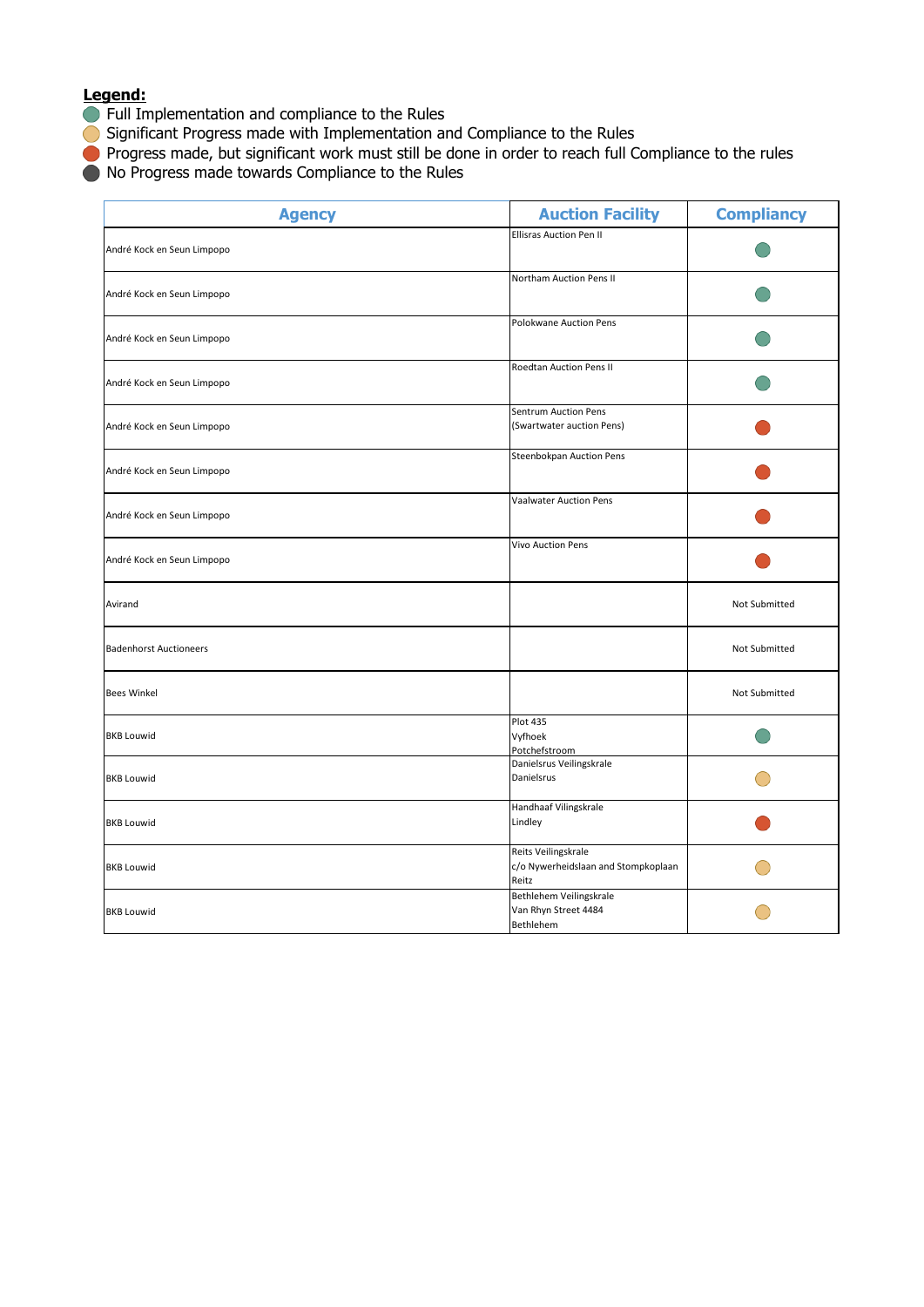- **Full Implementation and compliance to the Rules**
- Significant Progress made with Implementation and Compliance to the Rules
- **Progress made, but significant work must still be done in order to reach full Compliance to the rules**
- $\bullet$  No Progress made towards Compliance to the Rules

| <b>Agency</b>           | <b>Auction Facility</b>                                                 | <b>Compliancy</b> |
|-------------------------|-------------------------------------------------------------------------|-------------------|
| <b>BKB Louwid</b>       | Fouriesburg Veilingskrale<br>Fouriesburg                                |                   |
| <b>BKB Louwid</b>       | Warden Veilingskrale<br>Industrial area<br>Warden                       |                   |
| <b>BKB Louwid</b>       | Rosendal Veilingskrale<br><b>Genl Fick Street</b><br>Rodendal           |                   |
| <b>BKB Louwid</b>       | Ficksburg Veilingskrale<br>Industrial Road, next to R26<br>Ficksburg    |                   |
| <b>BKB Louwid</b>       | Kaallaagte Veilingskrale<br>Bethlehem                                   |                   |
| <b>BKB Louwid</b>       | Arlington Veilingkrale<br>Arlington                                     |                   |
| <b>BKB Louwid</b>       | Mont Pelaan Veilingskrale<br>Harrismith                                 |                   |
| <b>BKB Louwid</b>       | Verkykerskop Veilingskrale<br>next to R722<br>Harrismith                |                   |
| <b>BKB Louwid</b>       | <b>VKB Auction Centre Frankfort</b><br>42 JJ Hadebe street<br>Frankfort |                   |
| <b>BKB Louwid</b>       | Memel Boerevereeniging<br>Memel                                         |                   |
| <b>BKB Louwid</b>       | Dundee & District Farmers Union<br>Commonage<br>Endumeni                |                   |
| <b>BKB Louwid</b>       | Dejagersdrift<br>D209 Lorraine van Dejagersdrift<br>Dundee North        |                   |
| <b>BKB Louwid</b>       | Normandien<br>Danhauser District                                        |                   |
| <b>BKB Louwid</b>       | Mtonjaneni<br>Melmoth                                                   |                   |
| <b>BKB Louwid</b>       | Hluhluwe<br>Zulu Nyala<br>Hluhluwe                                      |                   |
| <b>BKB Louwid</b>       | Hoeveld Veiling Sentrum<br><b>Standerton Krale</b><br>Standerton        |                   |
| <b>BKB Louwid</b>       | Kroonstad Veilingskrale<br>Plot Skibbo<br>Kroonstad                     |                   |
| <b>BKB Louwid</b>       | <b>Bultfontein Krale</b><br>Bultfontein                                 |                   |
| <b>BKB Louwid</b>       | <b>Winburg Auction Grounds</b><br>Winburg                               |                   |
| <b>BKB Louwid</b>       | Klerksdorp Auction Grounds                                              |                   |
| BKB van Wyk             |                                                                         | Not Submitted     |
| Bona Bona Wildsboerdery |                                                                         | Not Submitted     |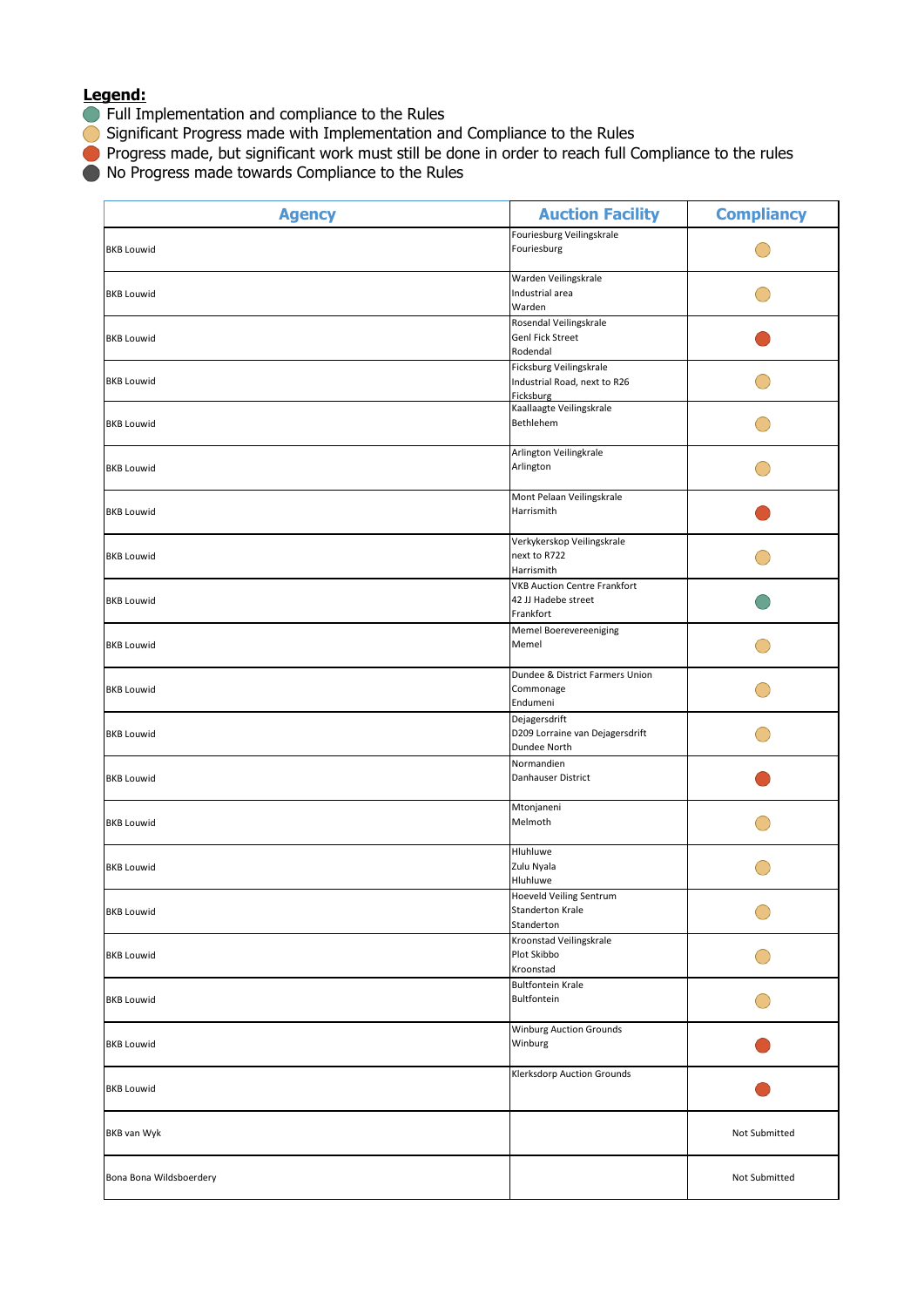- **Full Implementation and compliance to the Rules**
- Significant Progress made with Implementation and Compliance to the Rules
- **Progress made, but significant work must still be done in order to reach full Compliance to the rules**
- $\bullet$  No Progress made towards Compliance to the Rules

| <b>Agency</b>                            | <b>Auction Facility</b>                                                          | <b>Compliancy</b>      |
|------------------------------------------|----------------------------------------------------------------------------------|------------------------|
| <b>Boshoff Afslaers</b>                  | Plaas Rondebosch 403<br>Middelburg<br>Mpumalanga                                 |                        |
| <b>Bosveld Afslaers</b>                  |                                                                                  | Not Submitted          |
| Brandon Leer Auctioneering Trust         | N/A                                                                              | Not Applicable         |
| Cape Eastern Livestock                   | N/A                                                                              | <b>Online Auctions</b> |
| <b>CDP Auctioneers</b>                   |                                                                                  | Not Submitted          |
| Clear Creek Trading 66                   |                                                                                  | Not Submitted          |
| Clive Gardner Auctioneers Stud           |                                                                                  | Not Submitted          |
| Digikraal                                |                                                                                  | Not Submitted          |
| <b>Elliot Brothers Auctioneers</b>       |                                                                                  | Not Submitted          |
| <b>Exsell Livestock Auctions</b>         | 128 Union Street<br>Strand                                                       | <b>Online Auctions</b> |
| Farmers Livestock Agents                 |                                                                                  | Not Submitted          |
| FMC Auctioneers / Afslaers               | PIOT 78<br>Mooiwater<br>Vaalfontein<br>Vanderbijlpark                            |                        |
| Gayasafaris                              | N/A                                                                              | Admin Only             |
| Go Livestock                             |                                                                                  | Not Submitted          |
| <b>GWK Limited</b>                       |                                                                                  | Not Submitted          |
| Heidelberg Afslaers/Auctioneers          | <del>en zuid street &amp; Kzs</del><br>Rensburg<br>Heidelberg<br>60 * Kiersprant |                        |
| <b>Herza Auctioneers</b>                 | Lochvaal<br>Vanderbijlpark                                                       | Not Submitted          |
| J and B Livestock Market and Auctioneers |                                                                                  | Not Submitted          |
| JC Auctioneers                           | Diepkloof 12<br>Groblersdal                                                      |                        |
| <b>JDE Trading</b>                       | Jan Ellis Aislaers<br>Plot 38, Kraalfontein<br>Reyton                            |                        |
| Karoo-Oche (Polokwane)                   |                                                                                  | Not Submitted          |
| Karoo-Ochse (Bloemfontein)               |                                                                                  | Not Submitted          |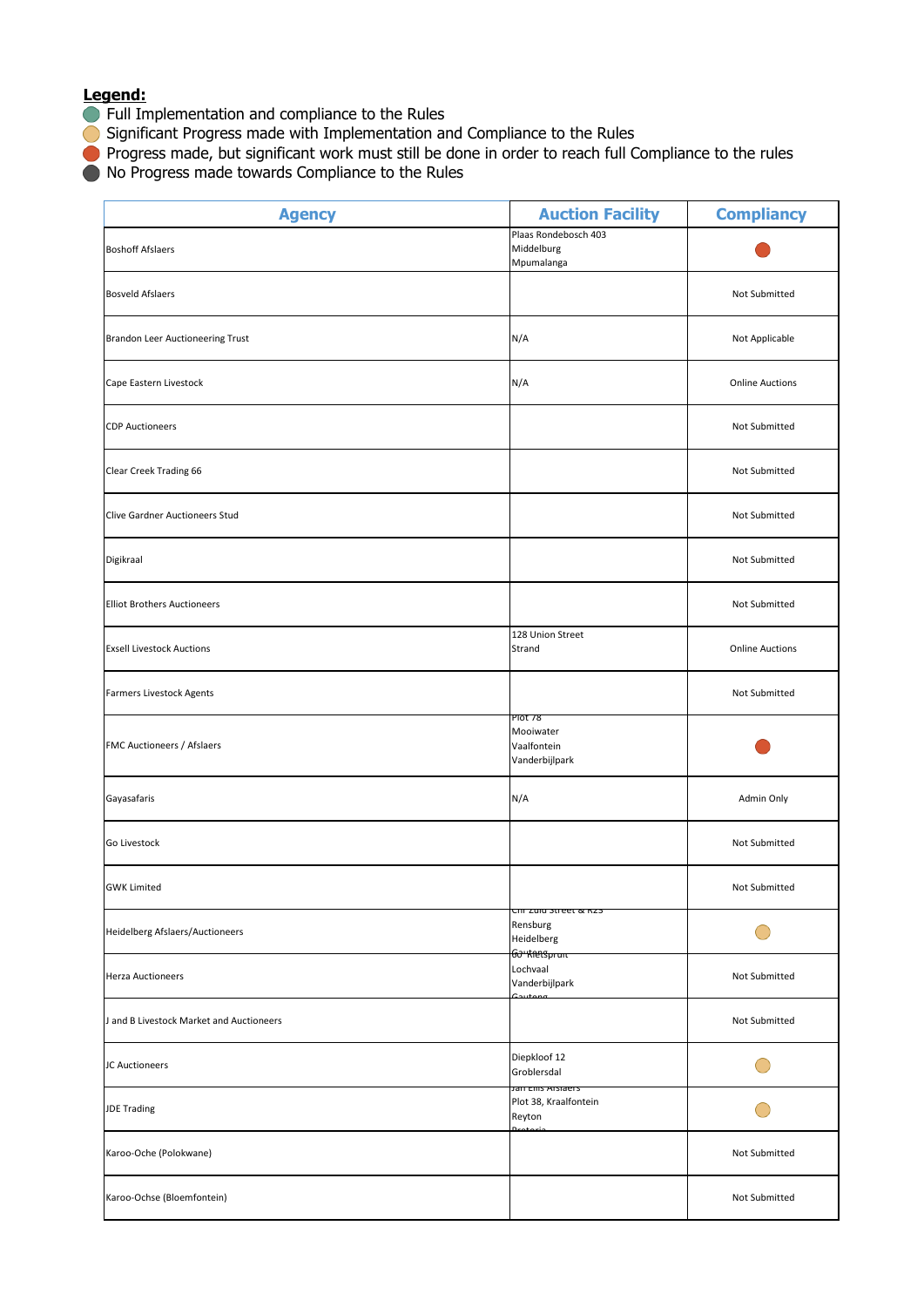- **Full Implementation and compliance to the Rules**
- Significant Progress made with Implementation and Compliance to the Rules
- **Progress made, but significant work must still be done in order to reach full Compliance to the rules**
- $\bullet$  No Progress made towards Compliance to the Rules

| <b>Agency</b>                      | <b>Auction Facility</b>                                             | <b>Compliancy</b> |
|------------------------------------|---------------------------------------------------------------------|-------------------|
| Karoo-Ochse (Vryburg)              | Leeudoringstad BV Veilingskrale<br>George Straat<br>Leeudooringstad |                   |
| Karoo-Ochse (Vryburg)              | Sannieshof Boerevereeniging Krale<br>De Klipdrift<br>Sannieshof     |                   |
| Karoo-Ochse (Vryburg)              | Schweizer Veilingskrale<br>R504 to Wolmeranstad<br>Schweizer        |                   |
| Karoo-Ochse (Vryburg)              | North West Stock Fair Kraals<br>Du Plessis Street<br>Vryburg        |                   |
| Karoo-Ochse (Vryburg)              | nietgat<br>Lichtenburg<br>Vryburg                                   |                   |
| Karoo-Ochse (Vryburg)              | Tosca Veilingskrale<br>Tosca                                        |                   |
| Karoo-Ochse (Vryburg)              | Hartbees Fontein                                                    |                   |
| Karoo-Ochse (Vryburg)              | Klerksdorp Veilingskrale<br>Viljoenskroon                           |                   |
| Karoo-Ochse (Vryburg)              | Ottosdal Veilingskrale<br>Ottosdal                                  |                   |
| Karoo-Ochse (Vryburg)              | De La Reyville Landbou Unie Krale<br>De La Reyville                 |                   |
| Karoo-Ochse (Vryburg)              | Mareetsane Vendusie Krale<br>Mareetsane                             |                   |
| Karoo-Ochse (Vryburg)              | Leniesdal Veilingskompleks                                          |                   |
| Karoo-Ochse (Vryburg)              | Reivilo Veilingskrale<br>Reivilo                                    |                   |
| Klein Karoo Agri                   | Kansa Krale - Oudshoorn<br>Mosselbaai Pad                           |                   |
| <b>Kwamasakeng Auctions</b>        |                                                                     | Not Submitted     |
| Laatwaai Afslaers                  |                                                                     | Not Submitted     |
| Liba Afslaers                      | 100 DF Malan Street<br>Hartswater                                   |                   |
| Livestock Wealth                   |                                                                     | Not Submitted     |
| Lund Afslaers                      |                                                                     | Not Submitted     |
| <b>Meerkat Online Auctions</b>     |                                                                     | Not Submitted     |
| Murrayhill Veilingskrale (PTY) LTD | 261 Farm Grootvlei 272<br>Petronella<br>Hamanskraal                 |                   |
| Noordkaap Lewendehawe Vryburg      | Amalia Veilingskompleks<br><b>Muller Street</b><br>Amalia           |                   |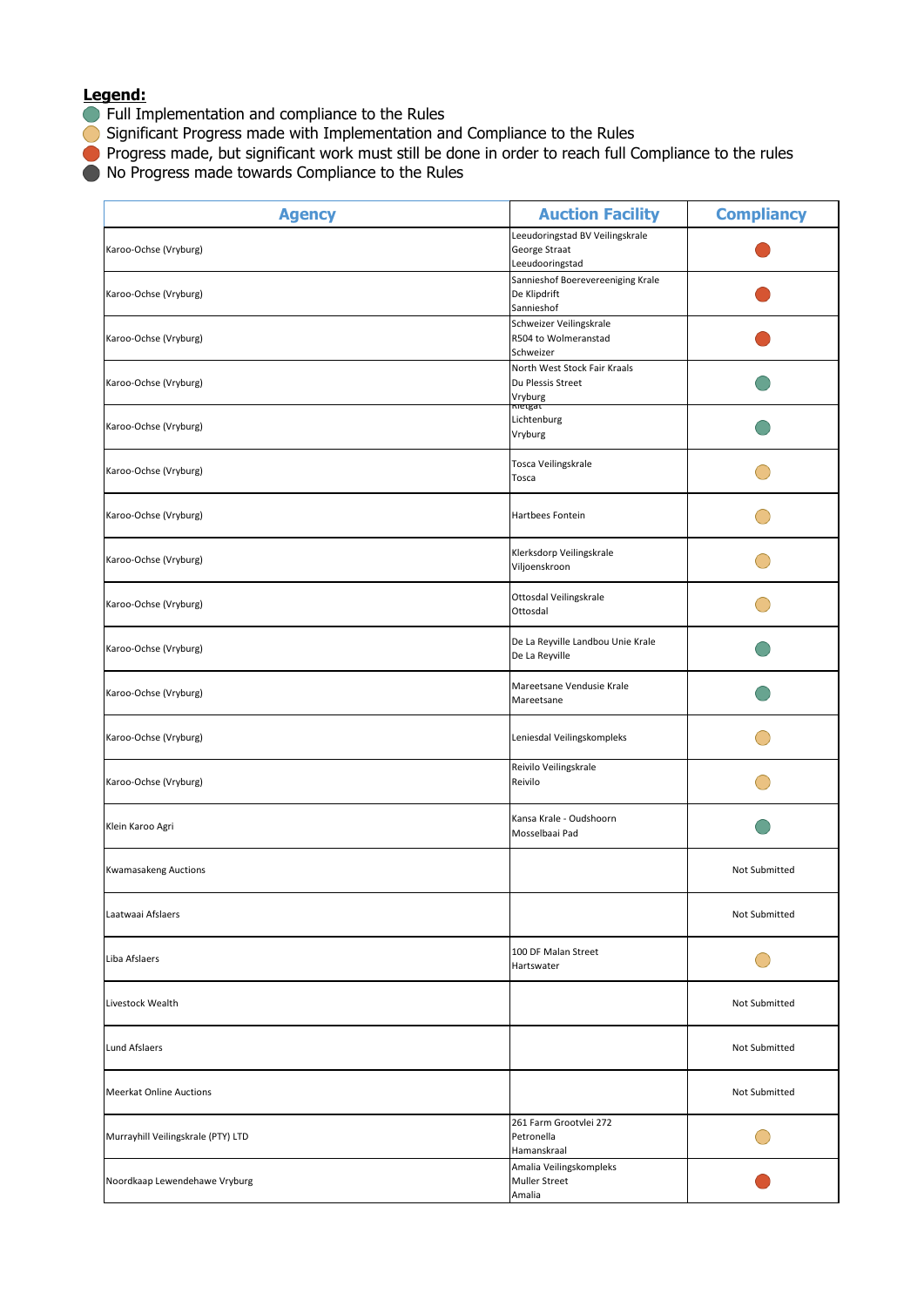- **Full Implementation and compliance to the Rules**
- Significant Progress made with Implementation and Compliance to the Rules
- **Progress made, but significant work must still be done in order to reach full Compliance to the rules**
- $\bullet$  No Progress made towards Compliance to the Rules

| <b>Agency</b>                   | <b>Auction Facility</b><br><u>Kroonstad veilingskrafe</u>                    | <b>Compliancy</b>      |
|---------------------------------|------------------------------------------------------------------------------|------------------------|
| Noordkaap Lewendehawe Vryburg   | 21 11th Road<br>Kroonindustria                                               |                        |
| Noordkaap Lewendehawe Vryburg   | Kuruman Veilingskompleks<br>5 Hobson Street<br>Kuruman                       |                        |
| Noordkaap Lewendehawe Vryburg   | Olifantshoek Veilingskompleks<br>Industrial area<br>Olifantshoek             |                        |
| Noordkaap Lewendehawe Vryburg   | Postmasburg Veilingskompleks<br><b>Industrial Area</b><br>Postmasburg        |                        |
| Noordkaap Lewendehawe Vryburg   | Reivilo veningskompleks<br>R372<br>Reivito                                   |                        |
| Noordkaap Lewendehawe Vryburg   | Stella Veilingskompleks<br>Stella Street<br>Stella                           |                        |
| North West Wildlife Traders     |                                                                              | Not Submitted          |
| Oos Vrystaat Kaap Bedryf Beperk | Clocolan Boerevereeniging<br>Cnr Stasie Street & Industrial Road<br>Clocolan |                        |
| Oos Vrystaat Kaap Bedryf Beperk | Hoeveld Veiling Sentrum<br>Plaas Highbury<br>Standerton<br>Mpumalanga        |                        |
| Oos Vrystaat Kaap Bedryf Beperk | Volksrust Boerevereeniging<br>3278 Spoorstraat<br>Volksrust<br>Mpumalanga    |                        |
| Paul Hobson Livestock           |                                                                              | Not Submitted          |
| Prima Agri Marketing            | N/A                                                                          | <b>Online Auctions</b> |
| <b>Redlanz Enterprises</b>      | N/A                                                                          | <b>Online Auctions</b> |
| Rihlazana Auctions Gauteng      |                                                                              | Not Submitted          |
| <b>Riverview Trading</b>        |                                                                              | Not Submitted          |
| Roux Lewende Hawe               |                                                                              | Not Submitted          |
| <b>RS Auctioneers</b>           | PO Box 37845<br>Langenhovenpark<br>Bloemfontein                              |                        |
| <b>Sheard Auctioneers</b>       |                                                                              | Not Submitted          |
| Sibenza Veilings                |                                                                              | Not Submitted          |
| Soutpansberg Veeveilings        |                                                                              | Not Submitted          |
| <b>Swarico Auctioneers</b>      |                                                                              | Not Submitted          |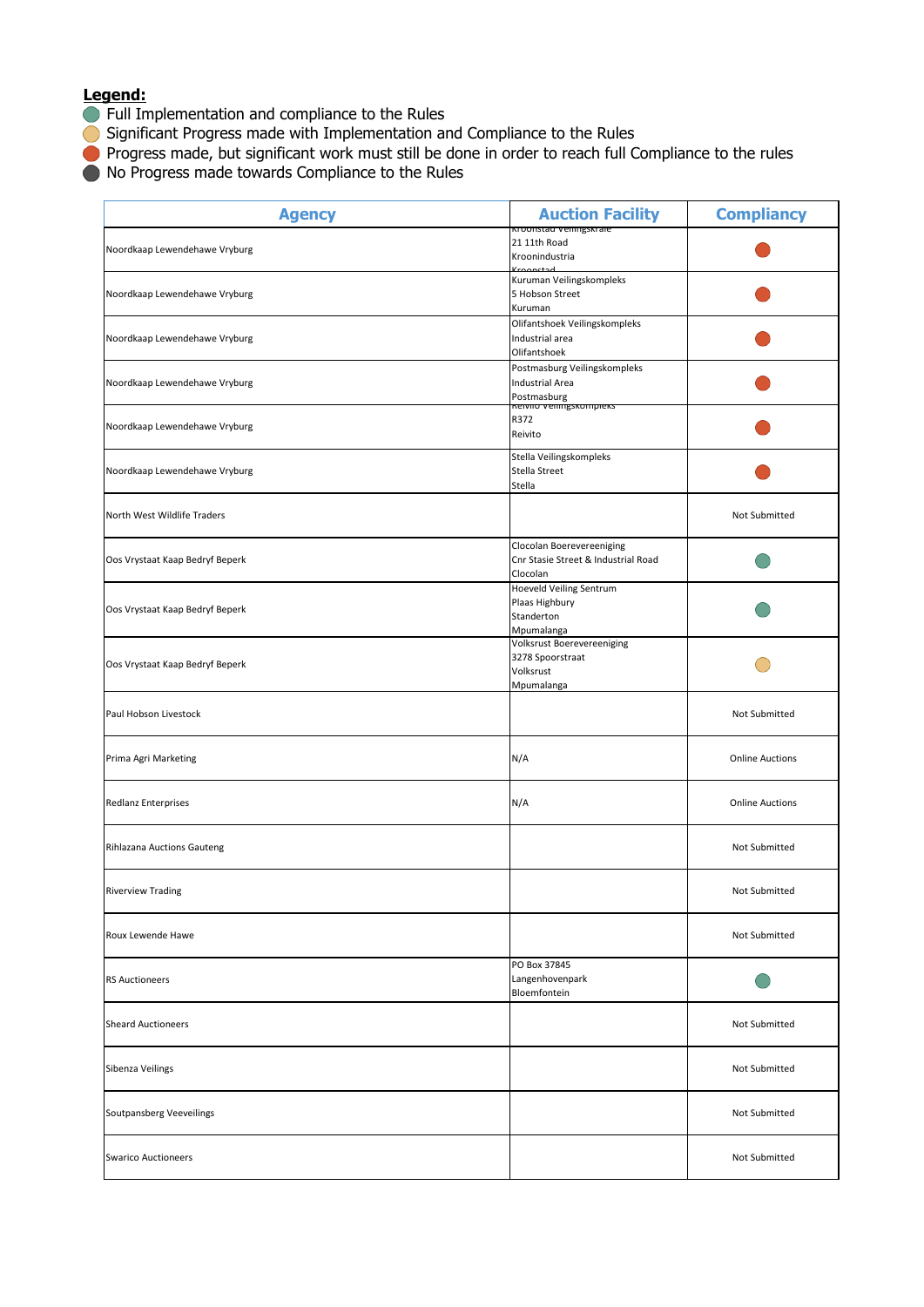- **Full Implementation and compliance to the Rules**
- Significant Progress made with Implementation and Compliance to the Rules
- **Progress made, but significant work must still be done in order to reach full Compliance to the rules**
- $\bullet$  No Progress made towards Compliance to the Rules

| <b>Agency</b>                                          | <b>Auction Facility</b>                                              | <b>Compliancy</b> |
|--------------------------------------------------------|----------------------------------------------------------------------|-------------------|
| Tesame Dienste en Lewendehawe                          |                                                                      | Not Submitted     |
| Thaba Manzi Auctioneering Services                     |                                                                      | Not Submitted     |
| The Thoroughbred Breeders' Association of South Africa |                                                                      | Not Submitted     |
| <b>Trio Afslaers</b>                                   | 43 Witbank Road (R555)<br>Sundra                                     |                   |
| <b>Ungerer Auctioneers</b>                             | De Deur Flea Market & Auctions<br>280 Cross Rd<br>Walkers Fruit Farm |                   |
| Vleissentraal Bethlehem                                | Aberfeldy<br>Kestell                                                 |                   |
| Vleissentraal Bethlehem                                | Bethlehem Veilingskrale<br>144 Pretorius Kloof<br>Bethlehem          |                   |
| Vleissentraal Bethlehem                                | <b>Bothaspas</b><br>R34<br>Memel                                     |                   |
| Vleissentraal Bethlehem                                | Danielsrus Veilingskrale<br>Danielsrus                               |                   |
| Vleissentraal Bethlehem                                | Eeram<br>Harrismith                                                  |                   |
| Vleissentraal Bethlehem                                | Frankfort - VBK RAC<br>Frankfort                                     |                   |
| Vleissentraal Bethlehem                                | Gilead<br>Plaas Gilead<br>Lindley                                    |                   |
| Vleissentraal Bethlehem                                | Libertas<br>Morgenster<br>Senekal                                    |                   |
| Vleissentraal Bethlehem                                | Memel                                                                |                   |
| Vleissentraal Bethlehem                                | Monte Video<br>Senekal                                               |                   |
| Vleissentraal Bethlehem                                | Reitz Veilingskrale<br>Reitz                                         |                   |
| Vleissentraal Bethlehem                                | Rietpan<br>Senekal                                                   |                   |
| Vleissentraal Bethlehem                                | Tweeling<br>tweeling                                                 |                   |
| Vleissentraal Bethlehem                                | Warden Veilingspunt<br>Kooperasie Straat<br>Warden                   |                   |
| <b>Vleissentraal Bosveld</b>                           | Alldays Veilingskraal(Alldays<br>Boerevereeniging)                   |                   |
| Vleissentraal Bosveld                                  | Alma Veilingskraal<br>(Alma Boerevereeniging)<br>Alma                |                   |
| Vleissentraal Bosveld                                  | Baltimore Veilingskraal<br>(Baltimore Boerevereeniging)<br>Baltimore |                   |
|                                                        |                                                                      |                   |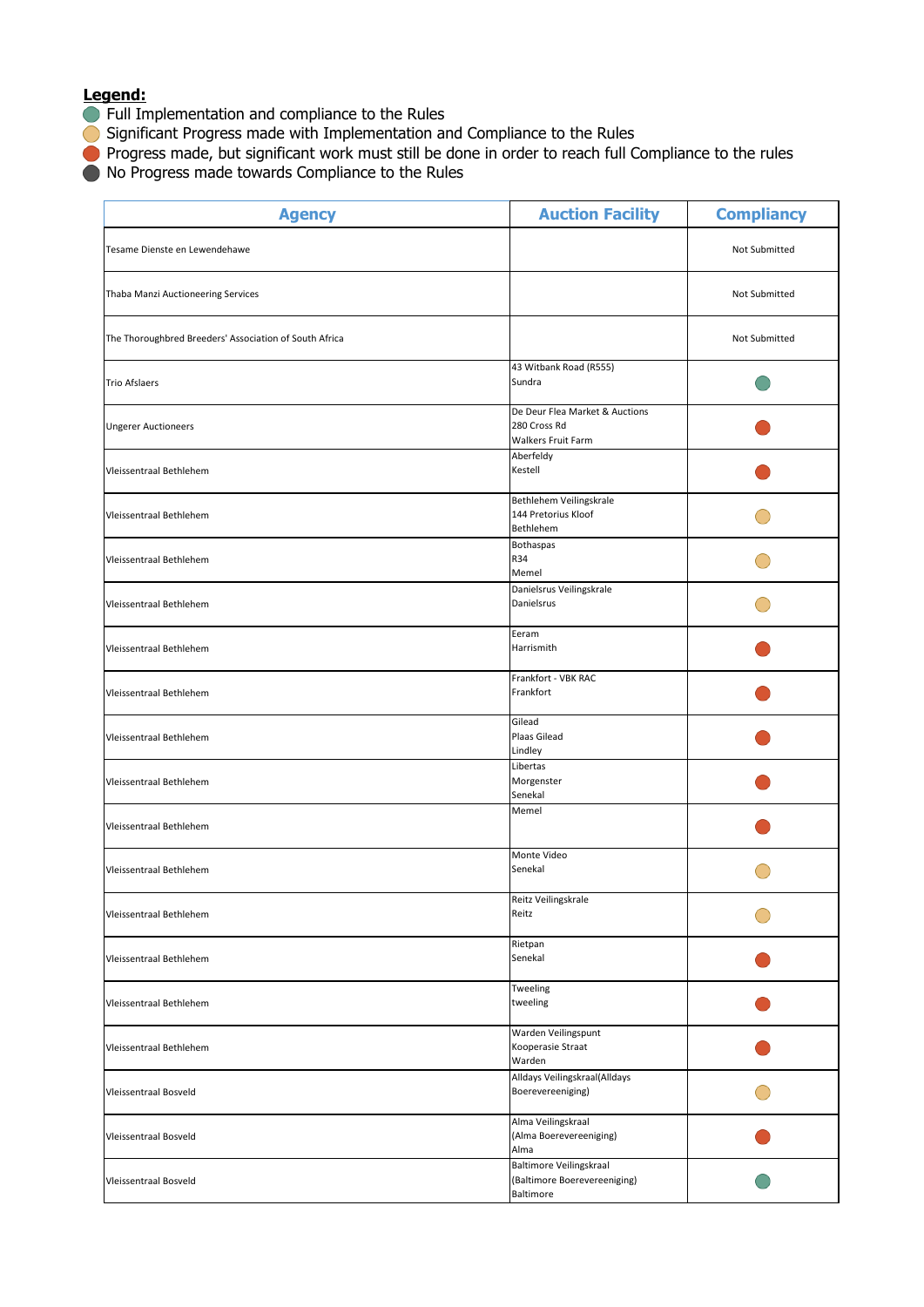- **Full Implementation and compliance to the Rules**
- Significant Progress made with Implementation and Compliance to the Rules
- **Progress made, but significant work must still be done in order to reach full Compliance to the rules**
- $\bullet$  No Progress made towards Compliance to the Rules

| <b>Agency</b>                | <b>Auction Facility</b>                                                      | <b>Compliancy</b> |
|------------------------------|------------------------------------------------------------------------------|-------------------|
| Vleissentraal Bosveld        | Bandelierkop Veilingskraal<br>(Bandelierkop boerevereeniging)                |                   |
| Vleissentraal Bosveld        | Bedwang Veilingskraal<br>(Barui Marketing Co-op)<br>Bedwang                  |                   |
| Vleissentraal Bosveld        | Beestekraal Veilingskraal<br>Vleissentraal Bosveld)<br>Beestekraal           |                   |
| Vleissentraal Bosveld        | Dwaalboom Veilingskraal<br>(Nederduits Hervormde Kerk<br>Ruskoppies)         |                   |
| Vleissentraal Bosveld        | Ellisras Veilingskraal<br>(Ellisras DLU)<br>Ellisras                         |                   |
| Vleissentraal Bosveld        | Legkraal Veilingskraal<br>(Legkraal Boerevereeniging)<br>Legkraal            |                   |
| Vleissentraal Bosveld        | Mabeskraal Veilingskraal<br>(Mogwase Community)<br>Mabeskraal                |                   |
| <b>Vleissentraal Bosveld</b> | Naboomspruit Veilingskraal<br>(Elders Boerevereeniging)<br>Mookgophong       |                   |
| Vleissentraal Bosveld        | Northam Veilingskraal<br>(Boernor Edms Bpk)<br>Northam                       |                   |
| Vleissentraal Bosveld        | Nuwelus Veilingskraal<br>(Linton Boerevereeniging)<br>Alldays                |                   |
| Vleissentraal Bosveld        | Onderstepoort Veilingkraal(JAW de<br>Beer)<br>Kiewietstraat & Soutpan Pad    |                   |
| Vleissentraal Bosveld        | Pietersburg Veilingsentrum<br>Pietersburg Showgrounds<br>R101                |                   |
| Vleissentraal Bosveld        | Potgietersrus Veilingskraal<br>(Potgietersrus DLU)<br>Percy Fyfe Road & R101 |                   |
| Vleissentraal Bosveld        | Roedtan Veilingskraal<br>(Roedtan Suid boerevereeniging)<br>Van Rooyen Rd    |                   |
| Vleissentraal Bosveld        | Rubbervale Veilingskraal<br>(Leydsdorp Veilingskraal)<br>Gravelot            |                   |
| Vleissentraal Bosveld        | Sentrum Veilingskraal<br>(Sentrum Boerevereeniging)<br>Thabazimbi            |                   |
| Vleissentraal Bosveld        | Vaalwater Veilingskraal<br>(Vaalwater DLU)<br>Melkrivier road                |                   |
| Vleissentraal Bosveld        | Vivo Veilingskraal<br>(Bo Brakrivier Boerevereeniging)<br>Vivo               |                   |
| Vleissentraal Bosveld        | Warmbad Veemark<br>R516<br>Bela Bela                                         |                   |
| Vleissentraal Ermelo         | <b>Bronkhorst Auction Grounds</b><br>(Next to Godrich Milling)               |                   |
| Vleissentraal Ermelo         | <b>Belfast Auction Grounds</b>                                               |                   |
| Vleissentraal Ermelo         | <b>Ermelo Auction Grounds</b><br>Ged 28 vdp Witbank 262 IT                   |                   |
|                              |                                                                              |                   |